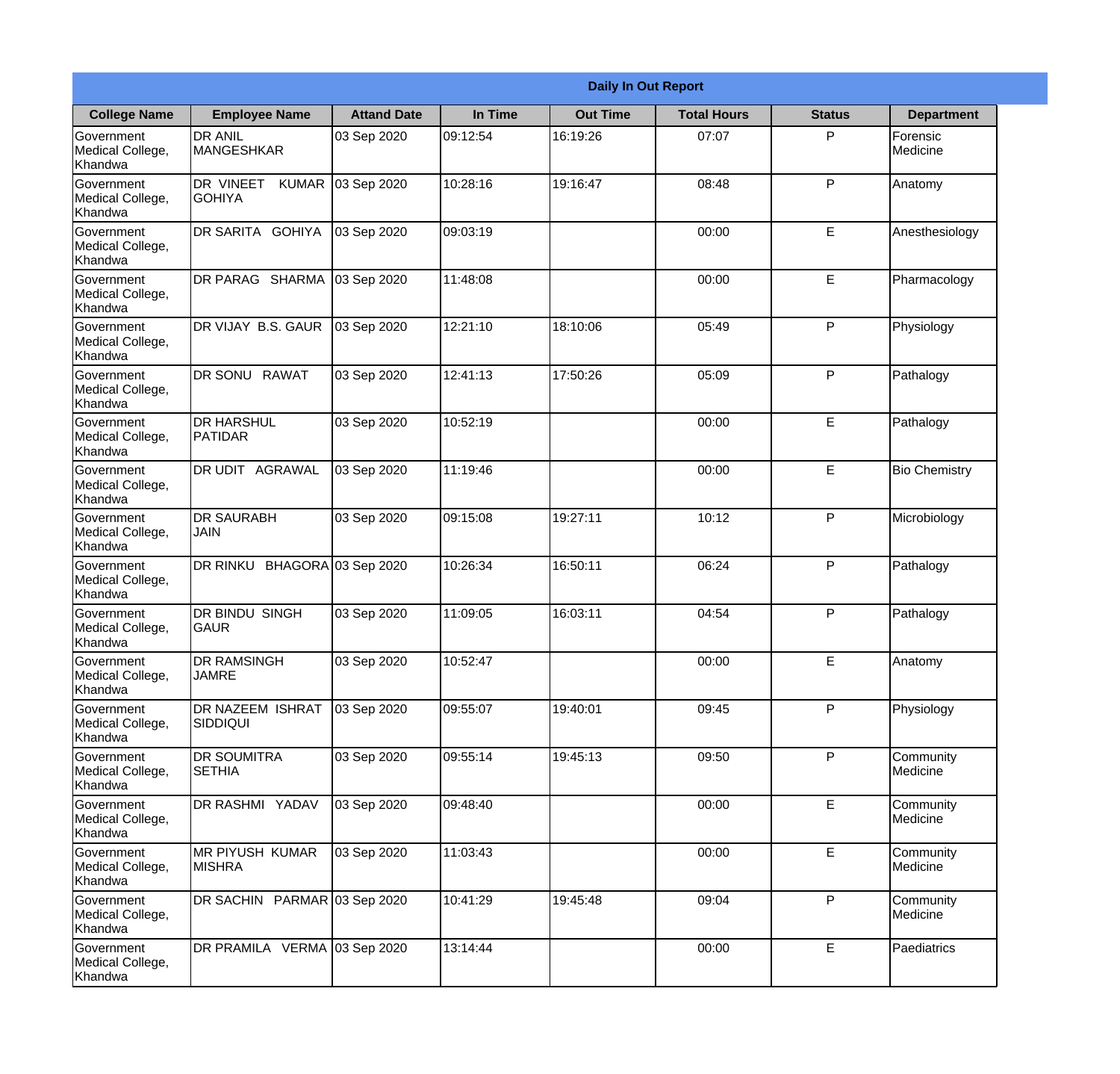| <b>Designation</b>                  | <b>Category</b>     |
|-------------------------------------|---------------------|
| Assistant Professor                 | Para Clinical       |
| Professor                           | Non Clinical        |
| Professor                           | Clinical            |
| Professor                           | Para Clinical       |
| Associate Professor Non Clinical    |                     |
| Demonstrator/Tutor   Para Clinical  |                     |
| Assistant Professor   Para Clinical |                     |
| Associate Professor Non Clinical    |                     |
| Associate Professor Para Clinical   |                     |
| <b>Assistant Professor</b>          | Para Clinical       |
| Associate Professor   Para Clinical |                     |
| Demonstrator/Tutor   Non Clinical   |                     |
| Professor                           | <b>Non Clinical</b> |
| <b>Assistant Professor</b>          | Para Clinical       |
| <b>Assistant Professor</b>          | Para Clinical       |
| Statistician                        | Para Clinical       |
| <b>Assistant Professor</b>          | Para Clinical       |
| Professor                           | Clinical            |

## **Daily In Out Report**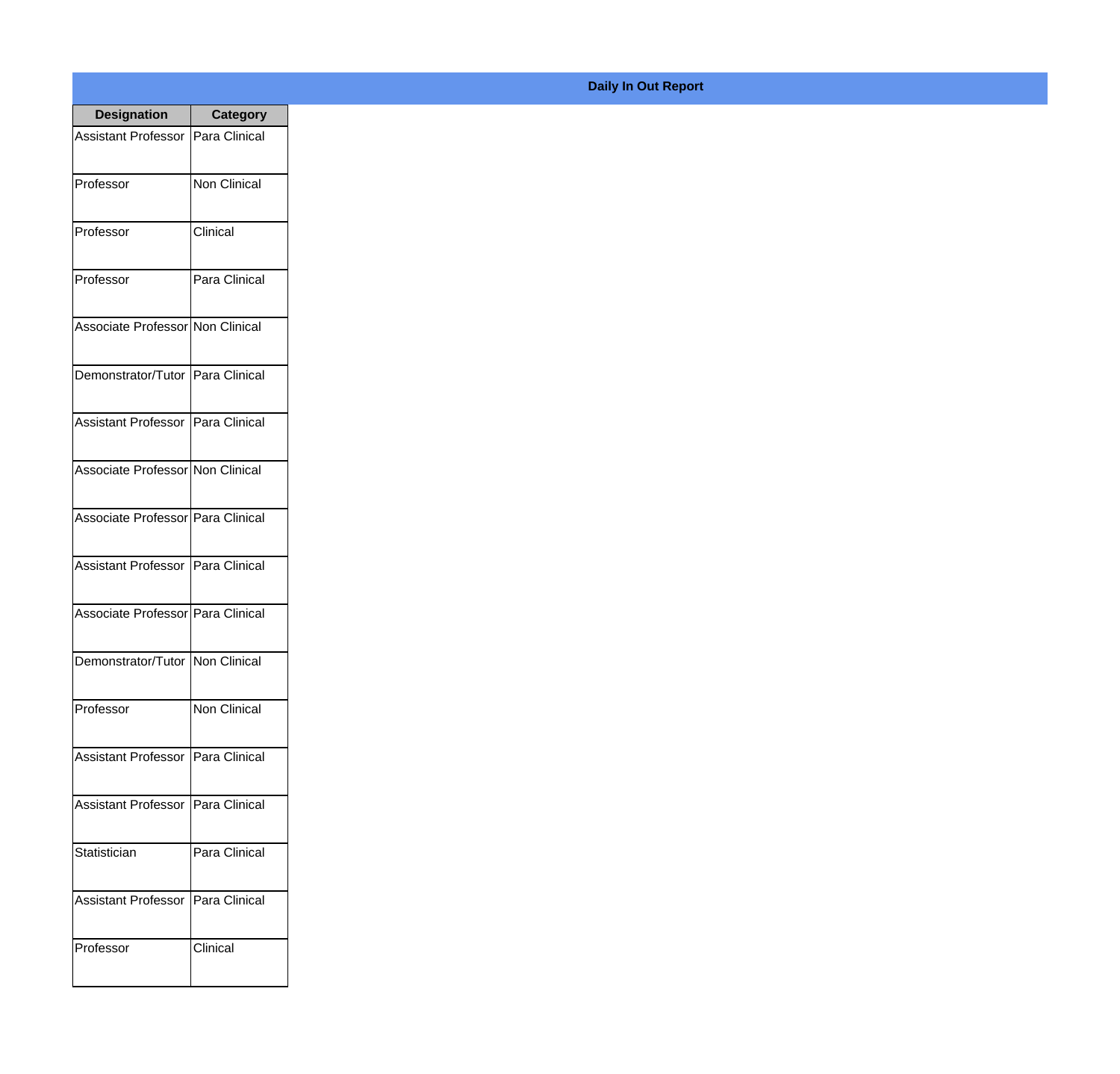|                                                  |                                                       |             |          |          | <b>Daily In Out Report</b> |   |                             |
|--------------------------------------------------|-------------------------------------------------------|-------------|----------|----------|----------------------------|---|-----------------------------|
| <b>Government</b><br>Medical College,<br>Khandwa | <b>DR MANOJ BALKE</b>                                 | 03 Sep 2020 | 09:45:11 |          | 00:00                      | E | Ophthalmology               |
| Government<br>Medical College,<br>Khandwa        | <b>DR SIDDHARTH</b><br><b>BANODE</b>                  | 03 Sep 2020 | 09:42:11 | 19:44:15 | 10:02                      | P | Pharmacology                |
| <b>Government</b><br>Medical College,<br>Khandwa | <b>DR CHANDNI</b><br>KAROLE                           | 03 Sep 2020 | 09:45:55 |          | 00:00                      | E | Ophthalmology               |
| <b>Government</b><br>Medical College,<br>Khandwa | <b>DR PRIYA KAPOOR</b><br>KAPOOR                      | 03 Sep 2020 | 10:37:23 | 16:44:46 | 06:07                      | P | Pathalogy                   |
| Government<br>Medical College,<br>Khandwa        | <b>DR SAPNA</b><br>MAHESHRAM                          | 03 Sep 2020 | 11:02:06 | 19:17:00 | 08:15                      | P | Community<br>Medicine       |
| Government<br>Medical College,<br>Khandwa        | <b>DR SEEMA</b><br><b>SUDHAKARRAO</b><br>ISUTAY       | 03 Sep 2020 | 10:15:30 | 19:46:52 | 09:31                      | P | Forensic<br><b>Medicine</b> |
| Government<br>Medical College,<br>Khandwa        | <b>DR RAKESH SINGH</b><br><b>HAZARI</b>               | 03 Sep 2020 | 16:11:53 |          | 00:00                      | E | Pathalogy                   |
| Government<br>Medical College,<br>Khandwa        | <b>DR ANANT</b><br><b>TUKARAM PAWAR</b>               | 03 Sep 2020 | 10:44:17 | 19:49:00 | 09:05                      | P | Community<br>Medicine       |
| Government<br>Medical College,<br>Khandwa        | DR SHAIKH M.KHALIQ 03 Sep 2020                        |             | 10:39:25 |          | 00:00                      | E | <b>Bio Chemistry</b>        |
| Government<br>Medical College,<br>Khandwa        | <b>DR MAHENDRA</b><br><b>PANWAR</b>                   | 03 Sep 2020 | 09:32:07 |          | 00:00                      | E | Orthopaedics                |
| <b>Government</b><br>Medical College,<br>Khandwa | DR AJAY GANGJI                                        | 03 Sep 2020 | 11:48:35 |          | 00:00                      | E | <b>General Surgery</b>      |
| Government<br>Medical College,<br>Khandwa        | <b>DR ASHOK</b><br><b>BHAUSAHEB NAJAN</b>             | 03 Sep 2020 | 11:06:56 |          | 00:00                      | E | <b>Forensic</b><br>Medicine |
| Government<br>Medical College,<br>Khandwa        | <b>DR NITESHKUMAR</b><br>KISHORILAL<br><b>RATHORE</b> | 03 Sep 2020 | 10:11:20 |          | 00:00                      | E | Pharmacology                |
| Government<br>Medical College,<br>Khandwa        | <b>DR PRIYESH</b><br><b>MARSKOLE</b>                  | 03 Sep 2020 | 12:41:20 | 19:45:06 | 07:04                      | P | Community<br>Medicine       |
| Government<br>Medical College,<br>Khandwa        | <b>DR SANGEETA</b><br><b>CHINCHOLE</b>                | 03 Sep 2020 | 10:57:37 | 16:20:45 | 05:23                      | P | Physiology                  |
| Government<br>Medical College,<br>Khandwa        | DR NEERAJ KUMAR                                       | 03 Sep 2020 | 08:50:28 | 18:53:28 | 10:03                      | P | Dentisry                    |
| Government<br>Medical College,<br>Khandwa        | DR VIJAY NAYAK                                        | 03 Sep 2020 | 11:17:21 |          | 00:00                      | E | Anatomy                     |
| Government<br>Medical College,<br>Khandwa        | DR SUNIL BAJOLIYA                                     | 03 Sep 2020 | 13:25:09 | 19:48:30 | 06:23                      | P | OTO-Rhiono-<br>Laryngology  |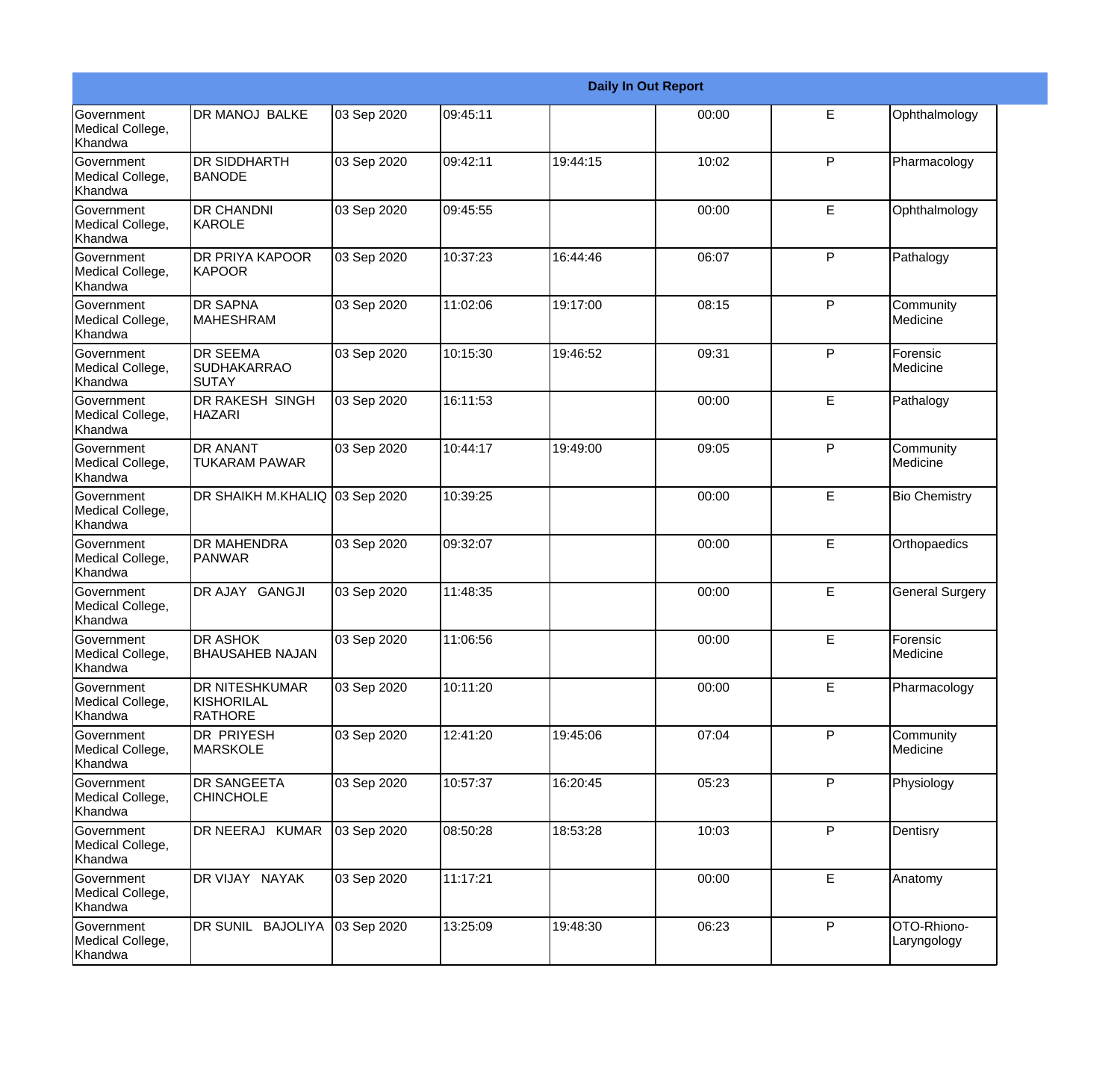| <b>Assistant Professor   Clinical</b> |                     |  |
|---------------------------------------|---------------------|--|
| Associate Professor   Para Clinical   |                     |  |
| Assistant Professor   Clinical        |                     |  |
| Demonstrator/Tutor Para Clinical      |                     |  |
| Associate Professor   Para Clinical   |                     |  |
| Professor                             | Para Clinical       |  |
| Professor                             | Para Clinical       |  |
| Professor                             | Para Clinical       |  |
| Professor                             | <b>Non Clinical</b> |  |
| <b>Assistant Professor</b>            | Clinical            |  |
| Professor                             | Clinical            |  |
| Associate Professor   Para Clinical   |                     |  |
| Demonstrator/Tutor   Para Clinical    |                     |  |
| Associate Professor   Para Clinical   |                     |  |
| Demonstrator/Tutor   Non Clinical     |                     |  |
| <b>Assistant Professor   Clinical</b> |                     |  |
| Associate Professor Non Clinical      |                     |  |
| <b>Assistant Professor</b>            | Clinical            |  |

## **Daily In Out Report**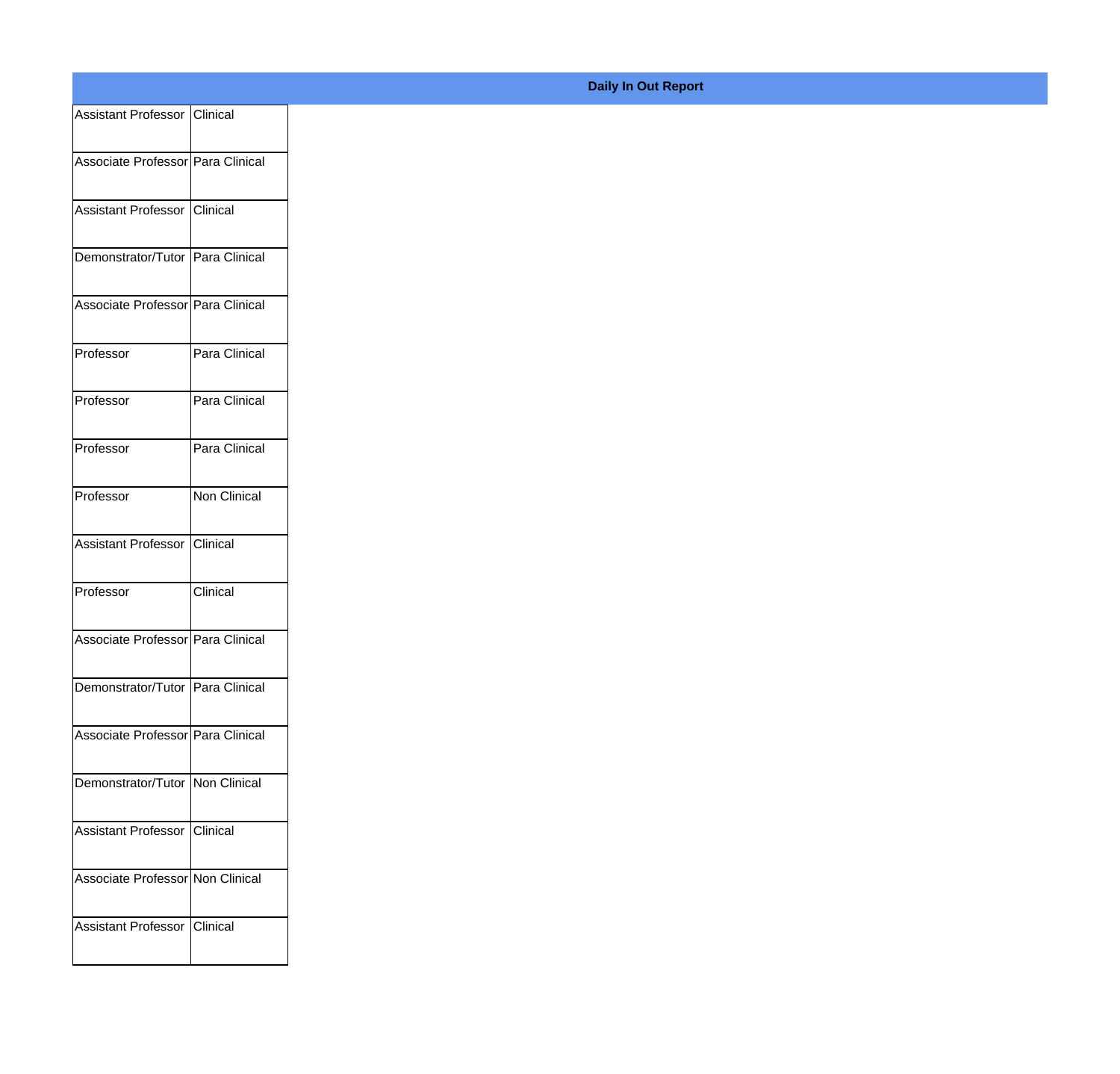|                                                   |                                 |             |           |          | <b>Daily In Out Report</b> |    |                             |
|---------------------------------------------------|---------------------------------|-------------|-----------|----------|----------------------------|----|-----------------------------|
| Government<br>Medical College,<br>lKhandwa        | DR NISHA MANDLOI<br>IPANWAR     | 03 Sep 2020 | 109:41:18 | 16:59:32 | 07:18                      | P  | Obstetrics &<br>Gynaecology |
| Government<br>Medical College,<br>Khandwa         | DR NANDINI DIXIT                | 03 Sep 2020 | 13:22:20  |          | 00:00                      | E. | Paediatrics                 |
| Government<br>Medical College,<br>Khandwa         | <b>DR SATISH</b><br>ICHANDEL    | 03 Sep 2020 | 09:46:27  | 19:29:53 | 09:43                      | P  | Pharmacology                |
| <b>Government</b><br>Medical College,<br>Khandwa  | <b>DR MUKTESHWARI</b><br>IGUPTA | 03 Sep 2020 | 11:15:55  | 16:31:28 | 05:16                      | P  | Pharmacology                |
| Government<br>Medical College,<br>Khandwa         | DR YASHPAL RAY                  | 03 Sep 2020 | 11:25:33  |          | 00:00                      | E  | Anatomy                     |
| <b>IGovernment</b><br>Medical College,<br>Khandwa | IDR DEEPIKA<br> PANWAR          | 03 Sep 2020 | 10:25:34  | 16:41:53 | 06:16                      | P  | <b>Bio Chemistry</b>        |
| Government<br>Medical College,<br>Khandwa         | MOHIT GARG                      | 03 Sep 2020 | 14:06:00  |          | 00:00                      | E. | <b>General Medicine</b>     |